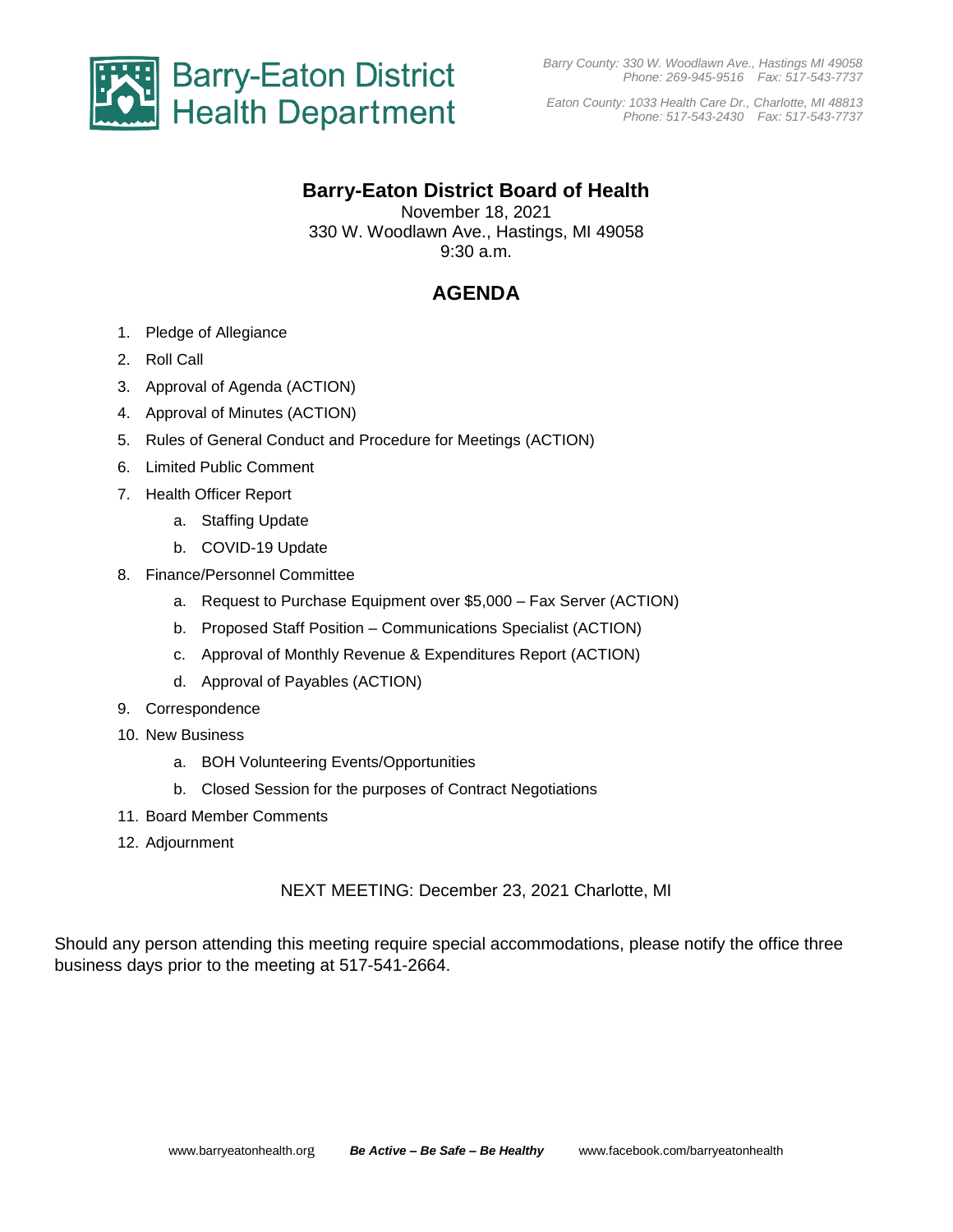*Barry County: 330 W. Woodlawn Ave., Hastings MI 49058 Phone: 269-945-9516 Fax: 517-543-7737*



*Eaton County: 1033 Health Care Dr., Charlotte, MI 48813 Phone: 517-543-2430 Fax: 517-543-7737*

# **Barry-Eaton District Board of Health Finance/Personnel Committee**

November 18, 2021 330 W. Woodlawn Ave., Hastings, MI 49058 9:00 a.m.

- 1. Approval of Agenda
- 2. Limited Public Comment
- 3. Approval of Monthly Revenue and Expenditures Report
- 4. Approval of Payables
- 5. New Business
	- a. Request to Purchase Equipment over \$5,000 Fax Server
	- b. Proposed Staff Position Communications Specialist
- 6. Adjournment

NEXT MEETING: December 23, 2021 Charlotte, MI

Should any person attending this meeting require special accommodations, please notify the office three business days prior to the meeting at 517-541-2664.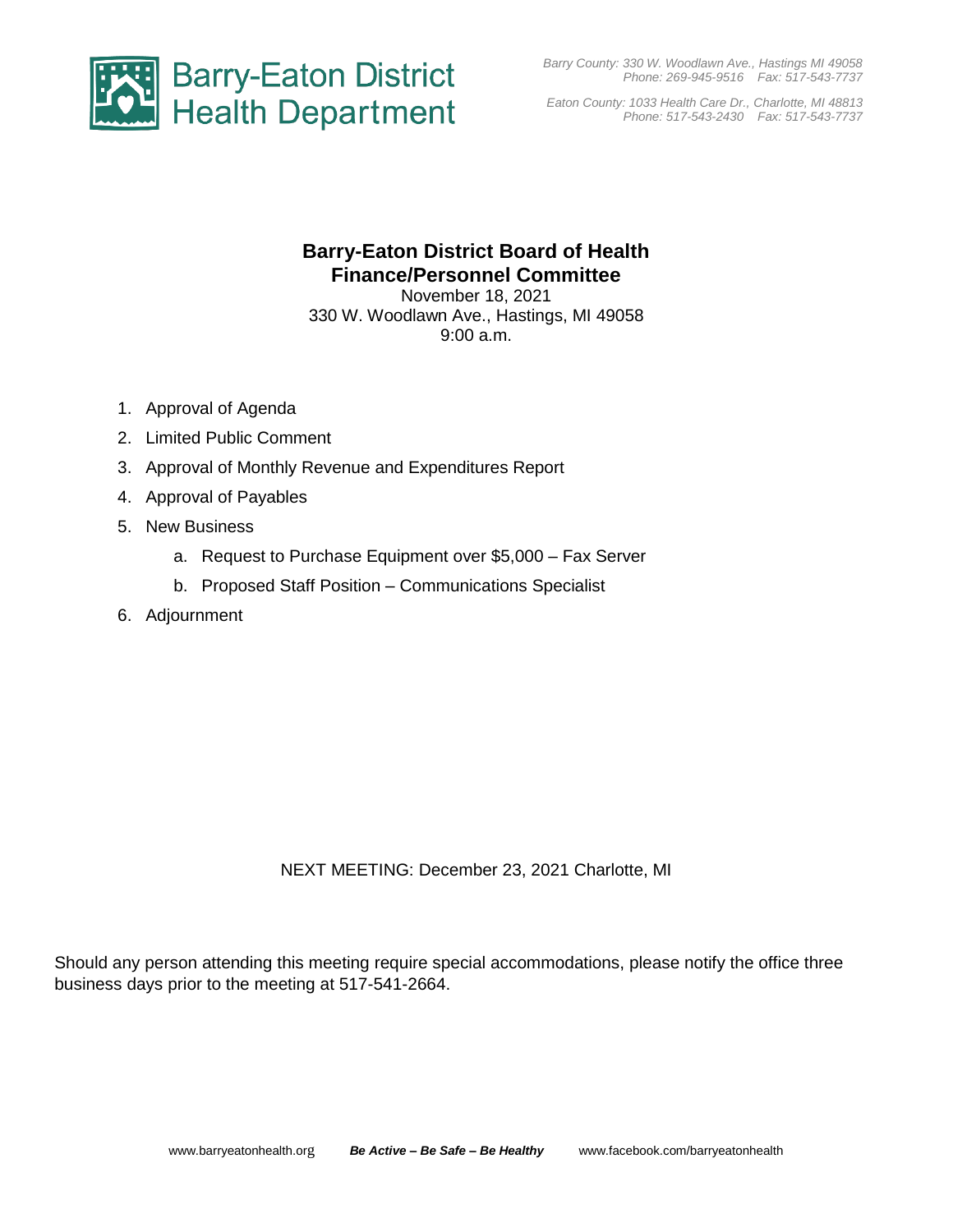

*Eaton County: 1033 Health Care Dr., Charlotte, MI 48813 Phone: 517-543-2430 Fax: 517-543-7737*

#### Minutes of the Board of Health Regular Meeting November 18, 2021 330 W. Woodlawn Ave., Hastings, MI 49058

Meeting was called to order by Chairperson Geiger at 9:31 a.m.

| Pledge of<br>1.<br>Allegiance          | All present joined in for the Pledge of Allegiance.                                                                                                                                                                                                                                                                                                                                                                                                                                                                                                                                                                                                                                                                                                                                                                                                                                                 |  |  |
|----------------------------------------|-----------------------------------------------------------------------------------------------------------------------------------------------------------------------------------------------------------------------------------------------------------------------------------------------------------------------------------------------------------------------------------------------------------------------------------------------------------------------------------------------------------------------------------------------------------------------------------------------------------------------------------------------------------------------------------------------------------------------------------------------------------------------------------------------------------------------------------------------------------------------------------------------------|--|--|
| <b>Roll Call</b><br>2.                 | Board Members Present: Commissioner Jeremy Whittum, Commissioner Dave<br>Jackson, Commissioner Blake Mulder, Commissioner Joe Brehler,<br>Commissioner Ben Geiger, and Commissioner Jon Smelker.<br>Staff Present: Colette Scrimger (Health Officer), Andrew Roush (Administrative<br>Services Director) and Anne Barna (Planning and Health Promotion Director).                                                                                                                                                                                                                                                                                                                                                                                                                                                                                                                                   |  |  |
| Approval of<br>3.<br>Agenda            | Motion by Commissioner Mulder, supported by Commissioner Smelker to<br>approve the agenda as amended. Roll call vote: Brehler - YES, Geiger - YES,<br>Jackson - YES, Smelker - YES, Whittum - YES, Mulder - YES. Motion carried.                                                                                                                                                                                                                                                                                                                                                                                                                                                                                                                                                                                                                                                                    |  |  |
| Approval of<br>4.<br><b>Minutes</b>    | Motion by Commissioner Whittum, supported by Commissioner Jackson to<br>approve the October 2021 Meeting minutes as provided. All ayes, motion<br>carried.                                                                                                                                                                                                                                                                                                                                                                                                                                                                                                                                                                                                                                                                                                                                          |  |  |
| Rules of<br>5.<br>Procedure            | <b>Rules of General Conduct and Procedure for Meetings</b><br>Motion by Commissioner Brehler, supported by Commissioner Mulder to adopt<br>the Rules of General Conduct and Procedure for Meetings. Roll call vote:<br>Mulder - YES, Smelker - YES, Brehler - YES, Geiger - YES, Jackson - YES,<br>Whittum - YES. Motion carried.                                                                                                                                                                                                                                                                                                                                                                                                                                                                                                                                                                   |  |  |
| <b>Limited Public</b><br>6.<br>Comment | The Board heard comments from 7 members of the public.                                                                                                                                                                                                                                                                                                                                                                                                                                                                                                                                                                                                                                                                                                                                                                                                                                              |  |  |
| <b>Health Officer</b><br>7.<br>Report  | <b>Staffing Update</b><br>а.<br>Colette updated the Board on potential staffing opportunities, funded<br>through the CDC foundation. As a result, BEDHD will receive the help<br>of remote health educators to assist with contact tracing and case<br>investigation. Thirteen Covid school liaisons, have also been requested,<br>to help with onsite activities like testing within schools throughout the<br>district. Other vacant positions including EH Supervisor, Clinic<br>Assistant, 2 Nurses, Epidemiologist, Community Health Promotion<br>Specialist and Environmental Health Specialist are still actively seeking<br>qualified candidates.<br>b. Covid-19 Update<br>Anne made a presentation to the Board, detailing current case load,<br>vaccination coverage, testing event results, hospital capacity and school<br>statistics. Discussion followed and questions were answered. |  |  |
| Finance/Personnel<br>8.<br>Committee   | Request to Purchase Equipment over \$5,000 - Fax Server<br>а.<br>Motion by Commissioner Brehler, supported by Commissioner Smelker<br>to approve the purchase of a FaxFinder FFX50 Fax Server in an<br>amount up to \$15,000. Roll call vote: Smelker - YES, Whittum - NO,                                                                                                                                                                                                                                                                                                                                                                                                                                                                                                                                                                                                                          |  |  |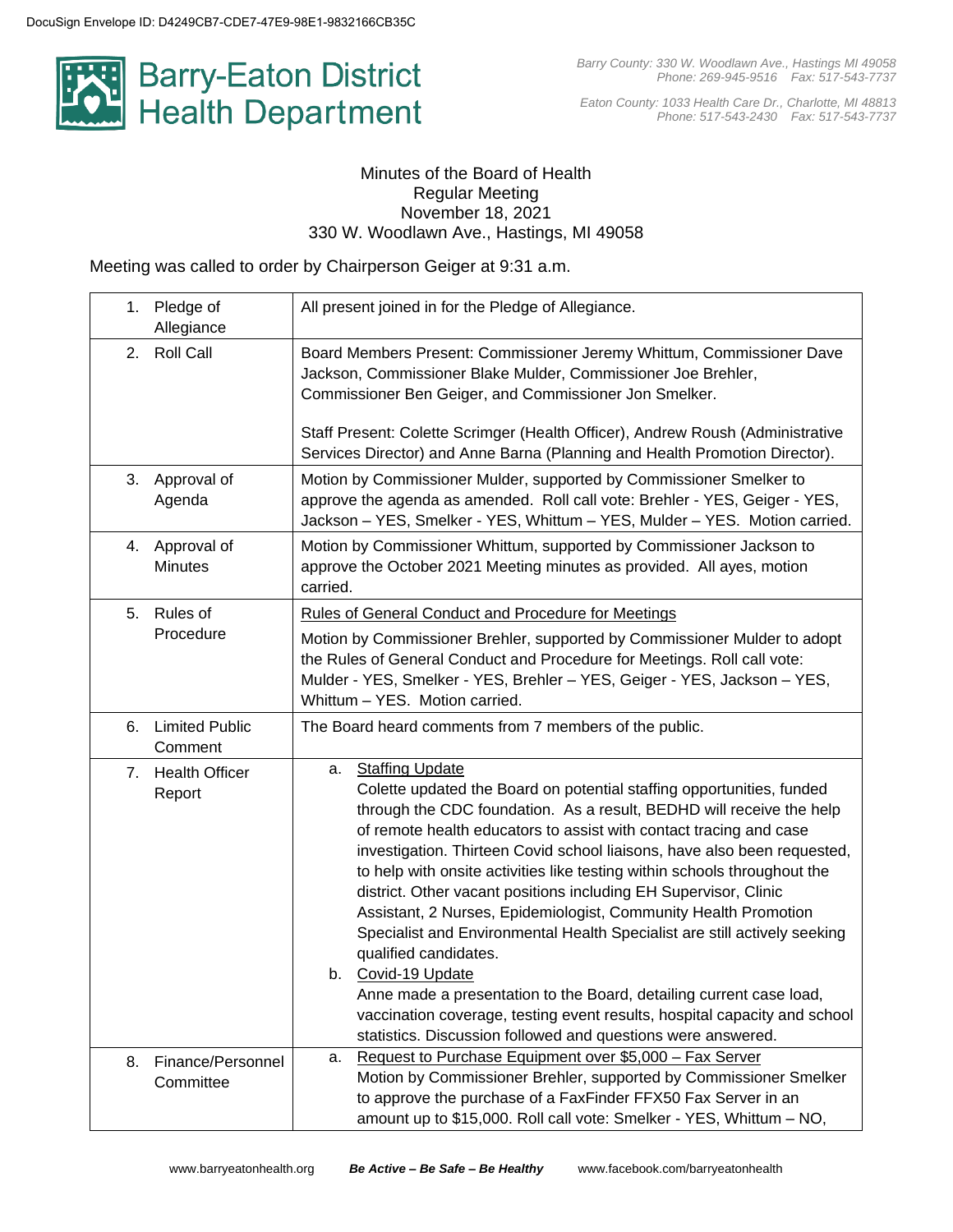#### Page 2 Minutes of the Barry-Eaton District Board of Health November 18, 2021

|                               |             | Geiger - YES, Jackson - YES, Brehler - YES, Mulder - YES. Motion                                                                              |
|-------------------------------|-------------|-----------------------------------------------------------------------------------------------------------------------------------------------|
|                               |             | carried.                                                                                                                                      |
|                               | b.          | <b>Proposed Staff Position - Communications Specialist</b>                                                                                    |
|                               |             | Motion by Commissioner Brehler, supported by Commissioner Jackson                                                                             |
|                               |             | to approve the creation of a new Communications Specialist job                                                                                |
|                               |             | classification. Roll call vote: Jackson - YES, Mulder - YES, Brehler -                                                                        |
|                               |             | YES, Geiger - YES, Whittum - YES, Smelker - YES. Motion carried.                                                                              |
|                               |             | c. Approval of Monthly Revenue and Expenditures Report                                                                                        |
|                               |             | Motion by Commissioner Whittum, supported by Commissioner Mulder                                                                              |
|                               |             | to approve the monthly revenue and expenditures report for October                                                                            |
|                               |             | 2021 as presented. All ayes, motion carried.                                                                                                  |
|                               |             | d. Approval of Payables                                                                                                                       |
|                               |             | Motion by Commissioner Whittum, supported by Commissioner Smelker                                                                             |
|                               |             | to approve the September 2021 payables in the amount of \$315,850.50                                                                          |
|                               |             | and approve the October 2021 payables in the amount of \$194,817.85.<br>Roll call vote: Whittum - YES, Smelker - YES, Geiger - YES, Brehler - |
|                               |             | YES, Mulder - YES, Jackson - YES. Motion carried.                                                                                             |
| Correspondence<br>9.          | <b>NONE</b> |                                                                                                                                               |
|                               |             |                                                                                                                                               |
| 10. Limited Public<br>Comment |             | The Board heard comments from 5 members of the public.                                                                                        |
|                               |             | December Meeting Schedule                                                                                                                     |
| 11. New Business              | а.          | Motion by Commissioner Whittum, supported by Commissioner Jackson                                                                             |
|                               |             | to amend the December 2021 date for both the Finance and Regular                                                                              |
|                               |             | BOH meeting from December 23 <sup>rd</sup> , 2021 to December 16 <sup>th</sup> , 2021 at the                                                  |
|                               |             | Eaton County Health Department building located at 1033 Health Care                                                                           |
|                               |             | Dr., Charlotte, MI 48813. All ayes, motion carried.                                                                                           |
|                               |             | b. BOH Volunteering Events/Opportunities                                                                                                      |
|                               |             | Commissioners desiring to volunteer at vaccination clinics and other                                                                          |
|                               |             | events were encouraged to contact our Agency personnel in charge of                                                                           |
|                               |             | coordinating volunteers, to get appropriately trained and assigned.                                                                           |
|                               | C.          | Closed Session for the purposes of Contract Negotiations                                                                                      |
|                               |             | Motion by Commissioner Smelker, supported by Commissioner Mulder                                                                              |
|                               |             | to go into closed session in accordance with the Open Meetings Act,                                                                           |
|                               |             | Public Act 267 of 1976, 15.268, Section 8c, for strategy and                                                                                  |
|                               |             | negotiations sessions connected with the negotiations of a collective                                                                         |
|                               |             | bargaining agreement. Roll call vote: Smelker - YES, Jackson - YES,                                                                           |
|                               |             | Brehler - YES, Mulder - YES, Whittum - YES, Geiger - YES. Motion                                                                              |
|                               |             | carried. Adjourn to Closed Session: 11:00 a.m. Regular Meeting                                                                                |
|                               |             | Resumed: 11:20 a.m. Motion by Commissioner Mulder, supported by                                                                               |
|                               |             | Commissioner Geiger to return to open session. All ayes, motion                                                                               |
|                               |             | carried.                                                                                                                                      |
| 12. Board Member              | <b>NONE</b> |                                                                                                                                               |
| Comments                      |             |                                                                                                                                               |
| 13. Adjournment               |             | The Chair adjourned the meeting at 11:20 a.m.                                                                                                 |

DocuSigned by: l Ser

 $Ben Geiger, Chair$  Chair  $\frac{1}{2}$   $\frac{1}{2}$   $\frac{1}{2}$  Colette Scrimger, Health Officer

DocuSigned by:

www.barryeatonhealth.org *Be Active – Be Safe – Be Healthy*www.facebook.com/barryeatonhealth